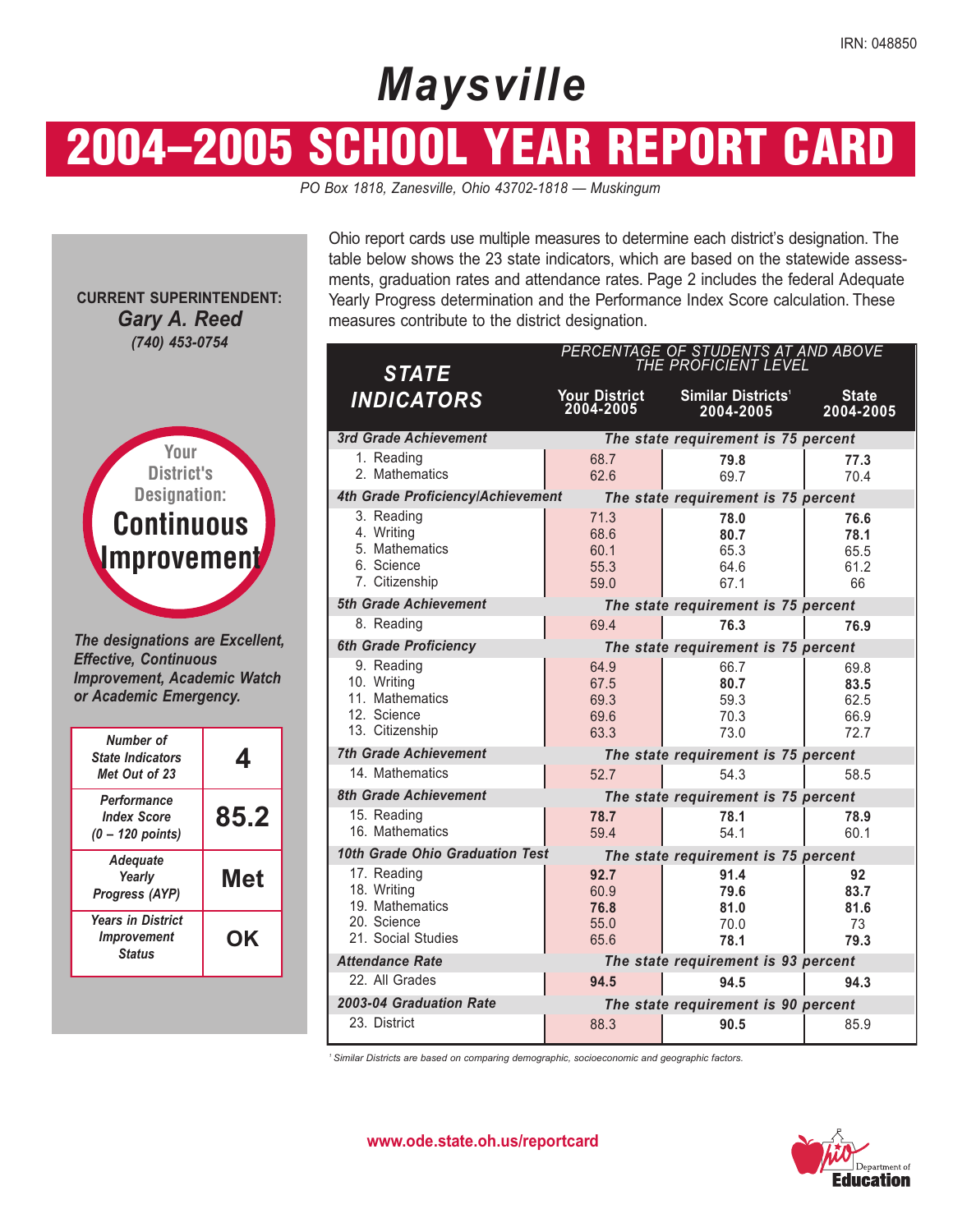### **ADEQUATE YEARLY PROGRESS (AYP) FOR SCHOOL YEAR 2004–2005**

The table below shows the percentage of students proficient or above in your district based on federal AYP requirements. To meet **the federal AYP requirements, every student group must be at or above the annual goals or make improvement over last year.** Graduation or attendance goals must be met for the district as a whole.

- 
- 
- 
- Reading Participation Goal: Met Mathematics Participation Goal: Met
- Reading Proficiency Goal: Met **•** Mathematics Proficiency Goal: Met
- Attendance Goal: Met Graduation Goal: Met

| AYP Goals Met in Your District for the 2004-2005 School Year |                              |                                                                  |                                |                                                   |  |  |  |  |
|--------------------------------------------------------------|------------------------------|------------------------------------------------------------------|--------------------------------|---------------------------------------------------|--|--|--|--|
| Bold type indicates AYP was met.                             |                              | Reading: Grades 3, 6 & OGT                                       | Mathematics: Grades 4, 6 & OGT |                                                   |  |  |  |  |
| <b>Student Group</b>                                         | % Tested<br><b>Goal: 95%</b> | % Proficient or above Goal:<br>62.9% <sup>2</sup> or Improvement | % Tested<br><b>Goal: 95%</b>   | % Proficient or above Goal:<br>51% or Improvement |  |  |  |  |
| African-American                                             | N <sub>R</sub>               | NR.                                                              | NR.                            | NR.                                               |  |  |  |  |
| American Indian/Native Alaskan                               |                              |                                                                  |                                |                                                   |  |  |  |  |
| Asian/Pacific Islander                                       | <b>NR</b>                    | <b>NR</b>                                                        | NR.                            | <b>NR</b>                                         |  |  |  |  |
| Hispanic                                                     | N <sub>R</sub>               | N <sub>R</sub>                                                   | N <sub>R</sub>                 | <b>NR</b>                                         |  |  |  |  |
| Multi-Racial                                                 | NR.                          | <b>NR</b>                                                        | NR.                            | <b>NR</b>                                         |  |  |  |  |
| White                                                        | 100                          | 76.1                                                             | 100                            | 69.6                                              |  |  |  |  |
| Economically Disadvantaged                                   | --                           | --                                                               | ۰.                             | --                                                |  |  |  |  |
| <b>Limited English Proficient</b>                            | N <sub>R</sub>               | <b>NR</b>                                                        | NR.                            | <b>NR</b>                                         |  |  |  |  |
| <b>Students with Disabilities</b>                            | 100                          | 47                                                               | 100                            | 38.2                                              |  |  |  |  |
| <b>All Students</b>                                          | 100                          | 75.8                                                             | 100                            | 68.1                                              |  |  |  |  |

<sup>2</sup>The goal shown is for the "all students" group. Each student group has customized goals based on the number of students from each tested grade, which may vary slightly from the goal shown. *NR = Not Required for AYP due to student group size below minimum number for statistical reliability. The minimum student group size is 30, except "students with disabilities," which has a minimum group size of 45.* 

*-- = No data reported* 

#### **PERFORMANCE INDEX SCORE**

The Performance Index Score reflects the achievement of every tested student. The score is a weighted average of all tested subjects in grades 3, 4, 5, 6, 7, 8 and 10. The most weight is given to the advanced students (1.2), and the weights decrease for each performance level. This creates a scale of 0 to 120 points, with 100 being the goal. Looking at the Performance Index Score over time shows trends in district achievement.

| Performance Index Score Calculations for the 2004-2005 School Year     |                                                                                                                                    |            |   |        |          |               |  |  |
|------------------------------------------------------------------------|------------------------------------------------------------------------------------------------------------------------------------|------------|---|--------|----------|---------------|--|--|
| Grades 3, 4, 5,<br>6, 7, 8 and 10<br>for All Tested<br><b>Subjects</b> | <b>Performance Level Across All</b><br><b>Tested Grades</b><br>(Includes all students in the district<br>for a full academic year) | Percentage | X | Weight | $\equiv$ | <b>Points</b> |  |  |
|                                                                        | Untested                                                                                                                           |            | X | 0.0    |          | 0.0           |  |  |
|                                                                        | Limited/Below Basic                                                                                                                | 16.5       | X | 0.3    |          | 5             |  |  |
|                                                                        | Basic                                                                                                                              | 17.5       | X | 0.6    | Ξ        | 10.5          |  |  |
| Calculation                                                            | Proficient                                                                                                                         | 42.3       | X | 1.0    |          | 42.3          |  |  |
|                                                                        | Accelerated                                                                                                                        | 11.8       | X | 1.1    | Ξ        | 13            |  |  |
|                                                                        | Advanced                                                                                                                           | 12         | X | 1.2    |          | 14.4          |  |  |
| Your District's Performance Index Score                                |                                                                                                                                    |            |   |        |          |               |  |  |

| <b>Performance Index Score</b> | 2004-2005 | $2003 - 2004$ <sup>3</sup> | 2002-2003 |
|--------------------------------|-----------|----------------------------|-----------|
| Over Time <b>\</b>             | 85.2      | 79.3                       |           |

*3 Based on grades 3, 4 and 6 only. 4 Based on grades 4 and 6 only.* 

**Maysville, Muskingum**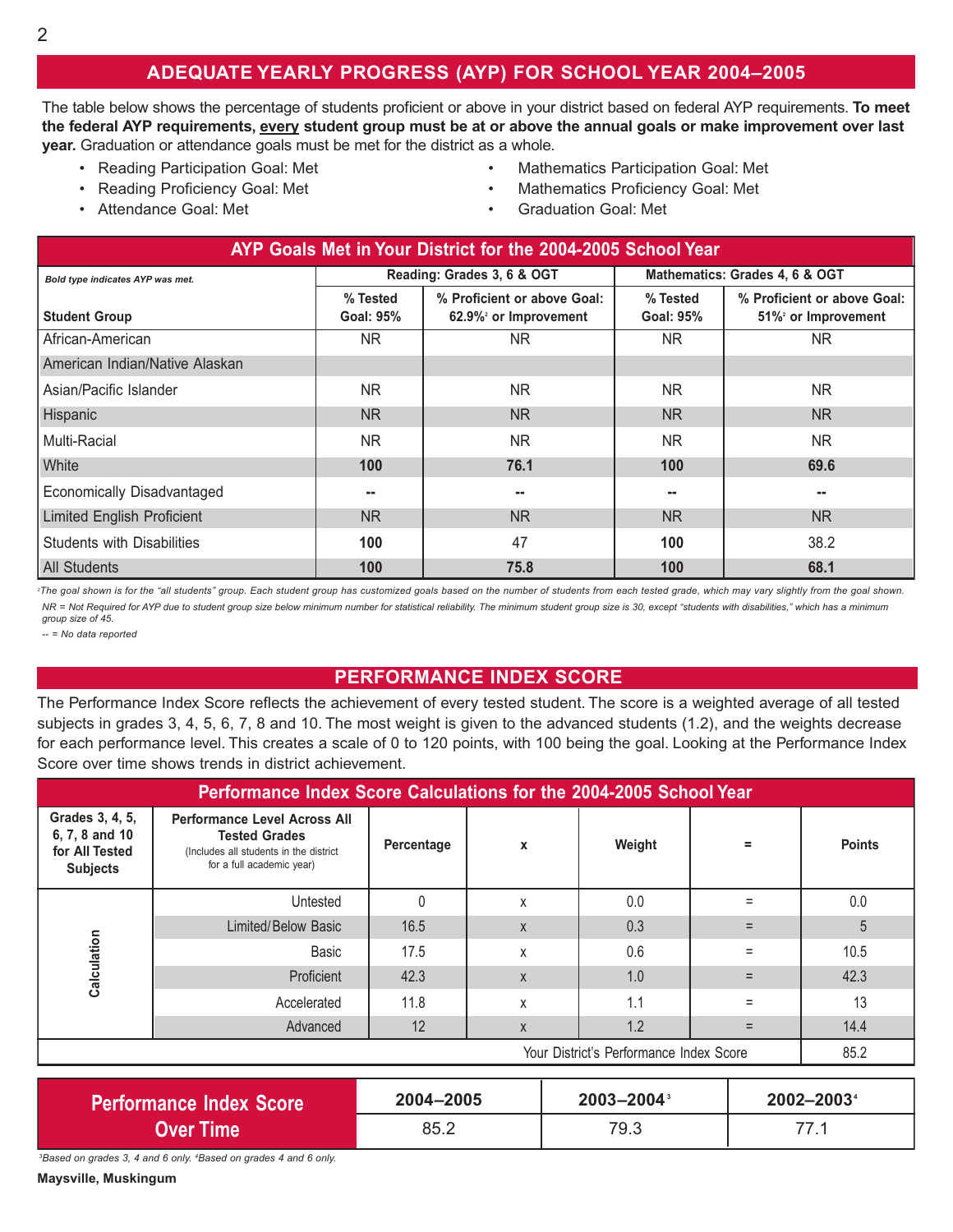## **STATE AND FEDERALLY REQUIRED DISTRICT INFORMATION**

| YOUR DISTRICT'S PERCENTAGE OF STUDENTS AT AND ABOVE THE PROFICIENT LEVEL     |                                                               |                                                                             |                                                               |                                                                                       |                                                               |                                      |                                      |                                         |                                      |                                      |                                                      |                                      |                                      |
|------------------------------------------------------------------------------|---------------------------------------------------------------|-----------------------------------------------------------------------------|---------------------------------------------------------------|---------------------------------------------------------------------------------------|---------------------------------------------------------------|--------------------------------------|--------------------------------------|-----------------------------------------|--------------------------------------|--------------------------------------|------------------------------------------------------|--------------------------------------|--------------------------------------|
|                                                                              | African-<br>American                                          | American<br>Indian or<br>Nat. Alaskan                                       | Asian or<br><b>Pacific</b><br><b>Islander</b>                 | Hispanic                                                                              | Multi-<br>racial                                              | White                                | Non-<br>disabled<br><b>Students</b>  | <b>Students</b><br>with<br>Disabilities | Non-<br>Econ.<br><b>Disadvtgd</b>    | Econ.<br>Disadvtgd                   | Limited<br>English<br><b>Proficient</b>              | Female                               | <b>Male</b>                          |
| 3rd GRADE ACHIEVEMENT                                                        |                                                               |                                                                             |                                                               |                                                                                       |                                                               |                                      |                                      |                                         |                                      |                                      |                                                      |                                      |                                      |
| Reading<br>Mathematics                                                       |                                                               | $\overline{a}$                                                              | <b>NC</b><br><b>NC</b>                                        | <b>NC</b><br><b>NC</b>                                                                | <b>NC</b><br><b>NC</b>                                        | 70.1<br>63.8                         | 73.3<br>66.4                         | 33.3<br>33.3                            | 81.2<br>73.9                         | 54.8<br>50.0                         | --<br>$-$                                            | 66.2<br>55.9                         | 71.4<br>69.8                         |
| 4th GRADE PROFICIENCY/ACHIEVEMENT                                            |                                                               |                                                                             |                                                               |                                                                                       |                                                               |                                      |                                      |                                         |                                      |                                      |                                                      |                                      |                                      |
| Reading<br>Writing<br>Mathematics<br>Science<br>Citizenship                  | <b>NC</b><br><b>NC</b><br><b>NC</b><br><b>NC</b><br><b>NC</b> | $-$<br>$\overline{a}$<br>$\overline{a}$<br>$\overline{a}$<br>$\overline{a}$ | $\overline{\phantom{a}}$<br>--<br>--<br>--<br>$\overline{a}$  | <b>NC</b><br><b>NC</b><br><b>NC</b><br><b>NC</b><br><b>NC</b>                         | <b>NC</b><br><b>NC</b><br><b>NC</b><br><b>NC</b><br><b>NC</b> | 70.9<br>68.1<br>62.1<br>57.1<br>59.9 | 78.4<br>72.2<br>64.2<br>59.3<br>64.8 | 26.9<br>46.2<br>34.6<br>30.8<br>23.1    | 79.6<br>73.5<br>71.7<br>64.6<br>69.9 | 58.7<br>61.3<br>42.7<br>41.3<br>42.7 | --<br>$-$<br>$-$<br>$-$<br>$-$                       | 72.9<br>70.1<br>57.9<br>50.5<br>54.2 | 69.1<br>66.7<br>63.0<br>61.7<br>65.4 |
| 5th GRADE ACHIEVEMENT                                                        |                                                               |                                                                             |                                                               |                                                                                       |                                                               |                                      |                                      |                                         |                                      |                                      |                                                      |                                      |                                      |
| Reading                                                                      | <b>NC</b>                                                     | $\overline{\phantom{a}}$                                                    | <b>NC</b>                                                     | --                                                                                    | <b>NC</b>                                                     | 69.4                                 | 74.8                                 | 23.5                                    | 74.5                                 | 60.3                                 | $\overline{\phantom{0}}$                             | 71.3                                 | 67.5                                 |
| 6th GRADE PROFICIENCY                                                        |                                                               |                                                                             |                                                               |                                                                                       |                                                               |                                      |                                      |                                         |                                      |                                      |                                                      |                                      |                                      |
| Reading<br>Writing<br><b>Mathematics</b><br>Science<br>Citizenship           | <b>NC</b><br><b>NC</b><br><b>NC</b><br><b>NC</b><br><b>NC</b> | $-$<br>$-$<br>$-$<br>$\overline{\phantom{a}}$<br>$\overline{a}$             | <b>NC</b><br><b>NC</b><br><b>NC</b><br><b>NC</b><br><b>NC</b> | $-$<br>$\overline{\phantom{a}}$<br>$\overline{a}$<br>$\overline{a}$<br>$\overline{a}$ | <b>NC</b><br><b>NC</b><br><b>NC</b><br><b>NC</b><br><b>NC</b> | 64.6<br>67.4<br>70.6<br>69.5<br>63.6 | 72.9<br>71.3<br>76.7<br>75.8<br>69.0 | 18.2<br>45.5<br>23.8<br>30.0<br>28.6    | 72.8<br>72.8<br>73.9<br>71.4<br>67.4 | 52.5<br>59.3<br>62.1<br>66.7<br>56.9 | $-$<br>$-$<br>$-$<br>$-$<br>$\overline{\phantom{0}}$ | 72.7<br>76.6<br>75.0<br>67.1<br>61.8 | 56.8<br>58.1<br>63.5<br>72.2<br>64.9 |
| 7th GRADE ACHIEVEMENT                                                        |                                                               |                                                                             |                                                               |                                                                                       |                                                               |                                      |                                      |                                         |                                      |                                      |                                                      |                                      |                                      |
| <b>Mathematics</b>                                                           | <b>NC</b>                                                     | $\overline{\phantom{0}}$                                                    | --                                                            | $\overline{\phantom{a}}$                                                              | NC                                                            | 54.0                                 | 59.4                                 | 20.7                                    | 63.4                                 | 36.4                                 | --                                                   | 56.0                                 | 50.0                                 |
| 8th GRADE ACHIEVEMENT                                                        |                                                               |                                                                             |                                                               |                                                                                       |                                                               |                                      |                                      |                                         |                                      |                                      |                                                      |                                      |                                      |
| Reading<br>Mathematics                                                       | <b>NC</b><br><b>NC</b>                                        | $\overline{a}$                                                              | --                                                            | $\overline{\phantom{a}}$                                                              | $- -$<br>$\overline{a}$                                       | 78.6<br>59.1                         | 87.6<br>65.7                         | 11.1<br>11.1                            | 81.4<br>65.7                         | 73.6<br>47.2                         | --<br>$-$                                            | 84.3<br>60.2                         | 72.2<br>58.3                         |
| 10th GRADE OHIO GRADUATION TEST                                              |                                                               |                                                                             |                                                               |                                                                                       |                                                               |                                      |                                      |                                         |                                      |                                      |                                                      |                                      |                                      |
| Reading<br>Writing<br><b>Mathematics</b><br>Science<br><b>Social Studies</b> | <b>NC</b><br><b>NC</b><br><b>NC</b><br><b>NC</b><br><b>NC</b> | $\overline{\phantom{a}}$<br>--<br>--<br>--                                  | --<br>--                                                      | --<br>--<br>--<br>--<br>--                                                            | <b>NC</b><br><b>NC</b><br><b>NC</b><br><b>NC</b><br><b>NC</b> | 92.6<br>60.8<br>77.7<br>55.4<br>66.2 | 96.7<br>70.5<br>82.8<br>62.3<br>73.0 | 75.9<br>20.7<br>51.7<br>24.1<br>34.5    | 91.8<br>67.3<br>79.6<br>63.3<br>70.4 | 94.3<br>49.1<br>71.7<br>39.6<br>56.6 | $-$<br>--<br>--<br>--                                | 95.2<br>77.4<br>80.6<br>50.0<br>61.3 | 91.0<br>49.4<br>74.2<br>58.4<br>68.5 |

*NC = Not calculated. Used if fewer than 10 students in student group. -- = No data reported* 

| <b>YOUR DISTRICT'S STUDENTS 2004-2005</b> |                      |                                             |                                     |                 |                     |       |                                             |                                             |                                      |
|-------------------------------------------|----------------------|---------------------------------------------|-------------------------------------|-----------------|---------------------|-------|---------------------------------------------|---------------------------------------------|--------------------------------------|
| <b>Average Daily</b>                      | <b>Percentage</b>    |                                             |                                     |                 |                     |       |                                             |                                             |                                      |
| <b>Student</b><br><b>Enrollment</b>       | African-<br>American | <b>American Indian</b><br>or Native Alaskan | Asian or<br><b>Pacific Islander</b> | <b>Hispanic</b> | <b>Multi-Racial</b> | White | <b>Economically</b><br><b>Disadvantaged</b> | <b>Limited English</b><br><b>Proficient</b> | Students with<br><b>Disabilities</b> |
| 2188                                      | 1.6                  | <b>NC</b>                                   | <b>NC</b>                           | <b>NC</b>       |                     | 96.7  | 33.2                                        | <b>NC</b>                                   | 14.7                                 |

| <b>FEDERALLY REQUIRED DISTRICT TEACHER INFORMATION</b>                                                                                                                                  |                              |                            |  |  |  |  |
|-----------------------------------------------------------------------------------------------------------------------------------------------------------------------------------------|------------------------------|----------------------------|--|--|--|--|
|                                                                                                                                                                                         | <b>Percentage</b>            |                            |  |  |  |  |
| Professional Qualifications of All Public Elementary and Secondary School Teachers                                                                                                      | At least a Bachelor's Degree | At least a Master's Degree |  |  |  |  |
| in the District                                                                                                                                                                         | 100.0                        | 35.8                       |  |  |  |  |
|                                                                                                                                                                                         | <b>District</b>              | <b>State</b>               |  |  |  |  |
| Percentage of Core Academic Subject Elementary and Secondary School Classes<br><b>Not Taught by Highly Qualified Teachers</b>                                                           | 3.2                          | 7.5                        |  |  |  |  |
| Percentage of Core Academic Subject Elementary and Secondary School Classes<br><b>Taught by Properly Certified/Licensed Teachers</b>                                                    | 97.4                         | 98.4                       |  |  |  |  |
| Percentage of Core Academic Subject Elementary and Secondary School Classes<br>Taught by Teachers with Temporary, Conditional or Long-Term Substitute<br><b>Certification/Licensure</b> | 0.0                          |                            |  |  |  |  |

**Maysville, Muskingum**